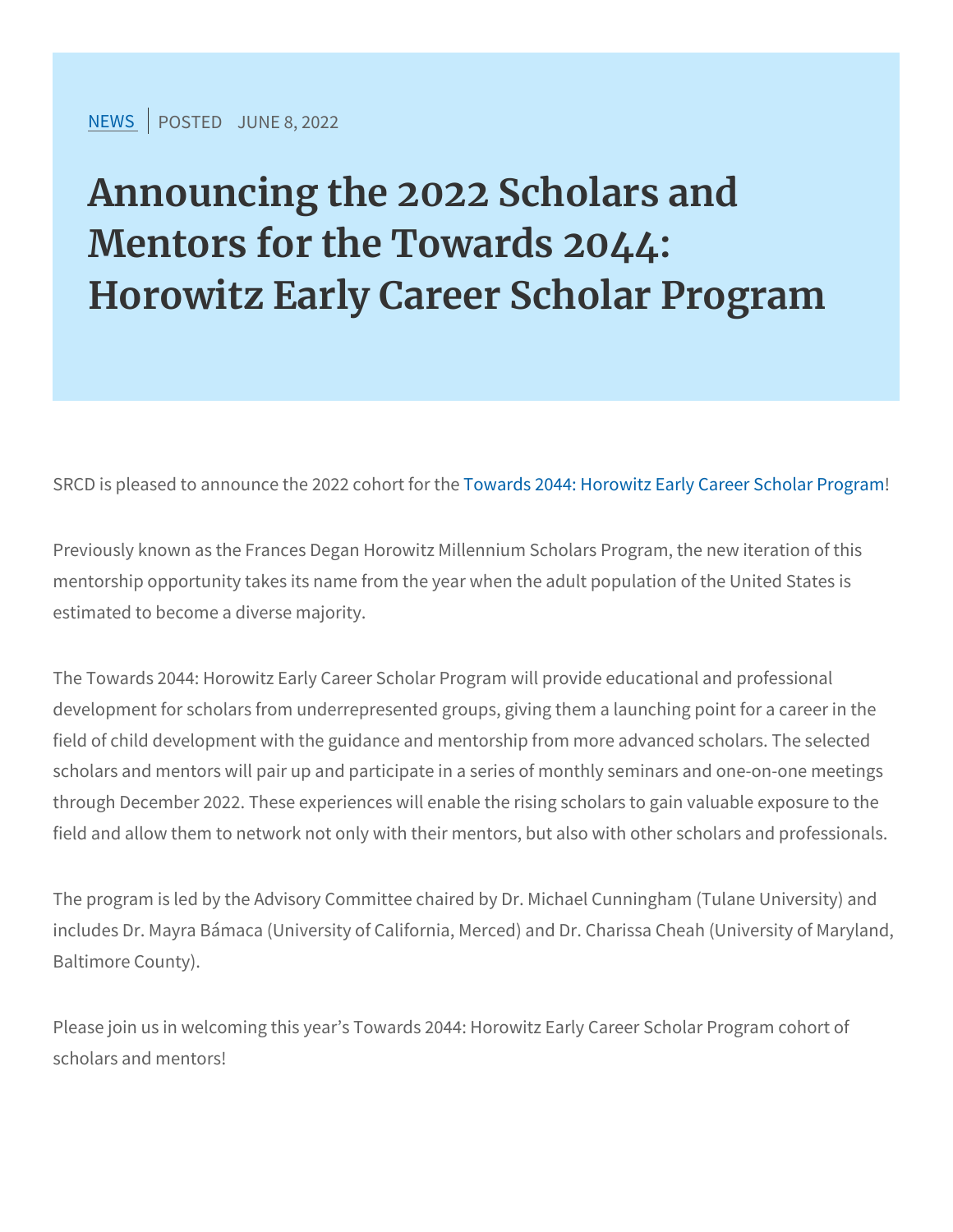# **Scholars**



# **Shedrick L. Garrett**

Shedrick L. Garrett is a doctoral student in the Developmental Psychology program at the University of North Carolina at Chapel Hill (UNC). He received his B.S. in Psychology and Neuroscience with an area of emphasis in Behavioral Neuroscience from West Virginia University. Garrett's program of research explores the digital contexts and social forces that facilitate positive development and resilience for marginalized and underrepresented students. He currently contributes to the examination of social interactions mediated through digital technology working in the Developmental Social Neuroscience (DSN) lab and the Winston National Center on Technology Use, Brain, and Psychological Development. He bridges the DSN lab's expertise in adolescent digital media use with the Strengths, Assets, & Resilience (StAR) lab's extensive knowledge in examining the broader racial and socio-contextual factors that shape adolescent development, including focusing on how online racial discrimination, digital peer racial socialization, and exposure to violence via media (e.g., social media; television) impacts well-being and positive youth development.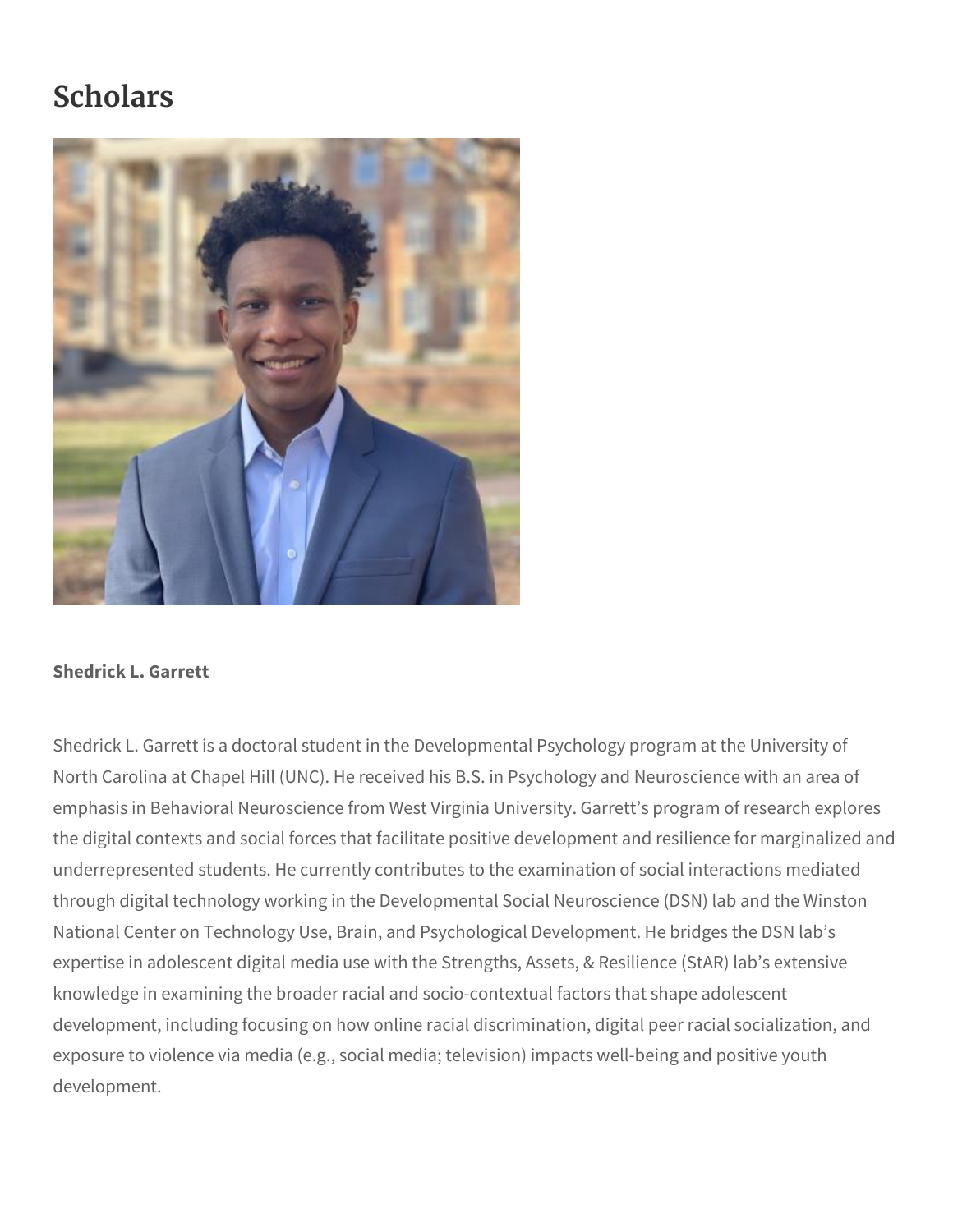

#### **Kriss-Ann Gayle**

Kriss-Ann Gayle's family immigrated from Jamaica in 2005. Her parents valued education but, because they only completed high school, they often did not have the tools to support her education. She applied to university and was happy to be the recipient of a Fellowship that gave her the financial support that she needed to go to school. This fellowship also connected her with a support network that helped her to be successful as a first-generation student. In her undergraduate career, she worked in multiple Psychology labs because she knew she wanted to conduct research. Through her participation in child development and social psychology labs, she was able to ascertain my research interest. Without the support of her formal and informal mentors that she gained throughout her academic career, she would probably never have gained these experiences or applied to graduate school. She believes that one of the primary benefits of the Horowitz Early Scholar Program is the mentoring and social support that it will provide. As a first-generation student and a Black woman, she believes that having a mentor who understands her background, as well as the special challenges that she faces, would help her to be successful in graduate school and beyond.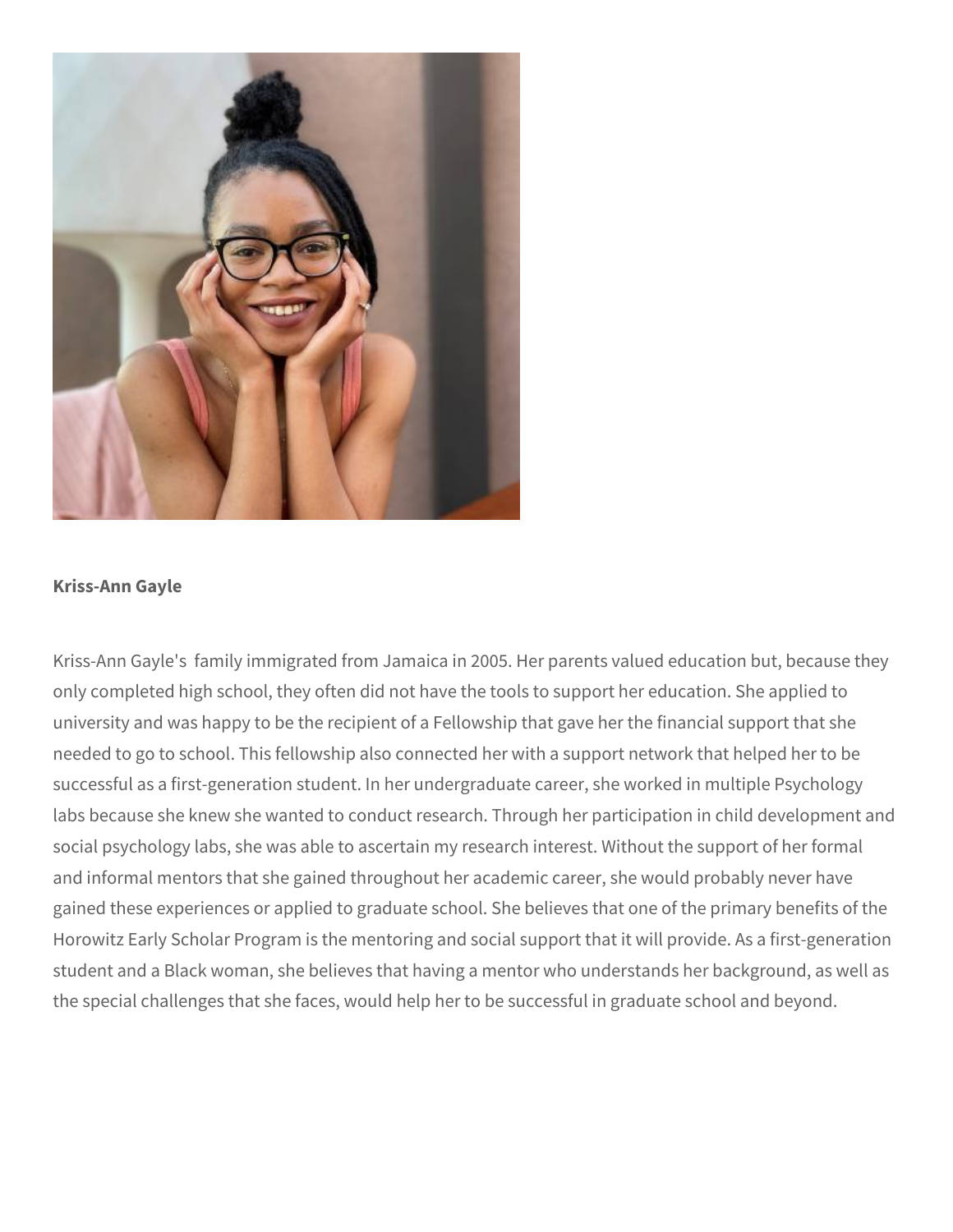

# **Deborah Han (Seok)**

Deborah Han (Seok) is a second-year graduate student in the developmental psychology Ph.D. program at the University of Denver. She received her B.S. in Human Development with a concentration in neuroscience at Cornell University in 2017. During her time at Cornell, she worked in two research labs on projects that examined how parent-child interactions shape language, attention, and spatial cognition in young children. Before graduate school, she worked for three years at a non-profit called Child Trends where she conducted policy-relevant research on early childhood topics such as child care access and quality, positive parenting practices, and social-emotional development. Her current research interests include the effects of stress on children's physical and mental health, as well as the protective role of social contexts and relationships. She ultimately aims to use this research to inform the development of interventions and public policies that promote positive outcomes in children and families.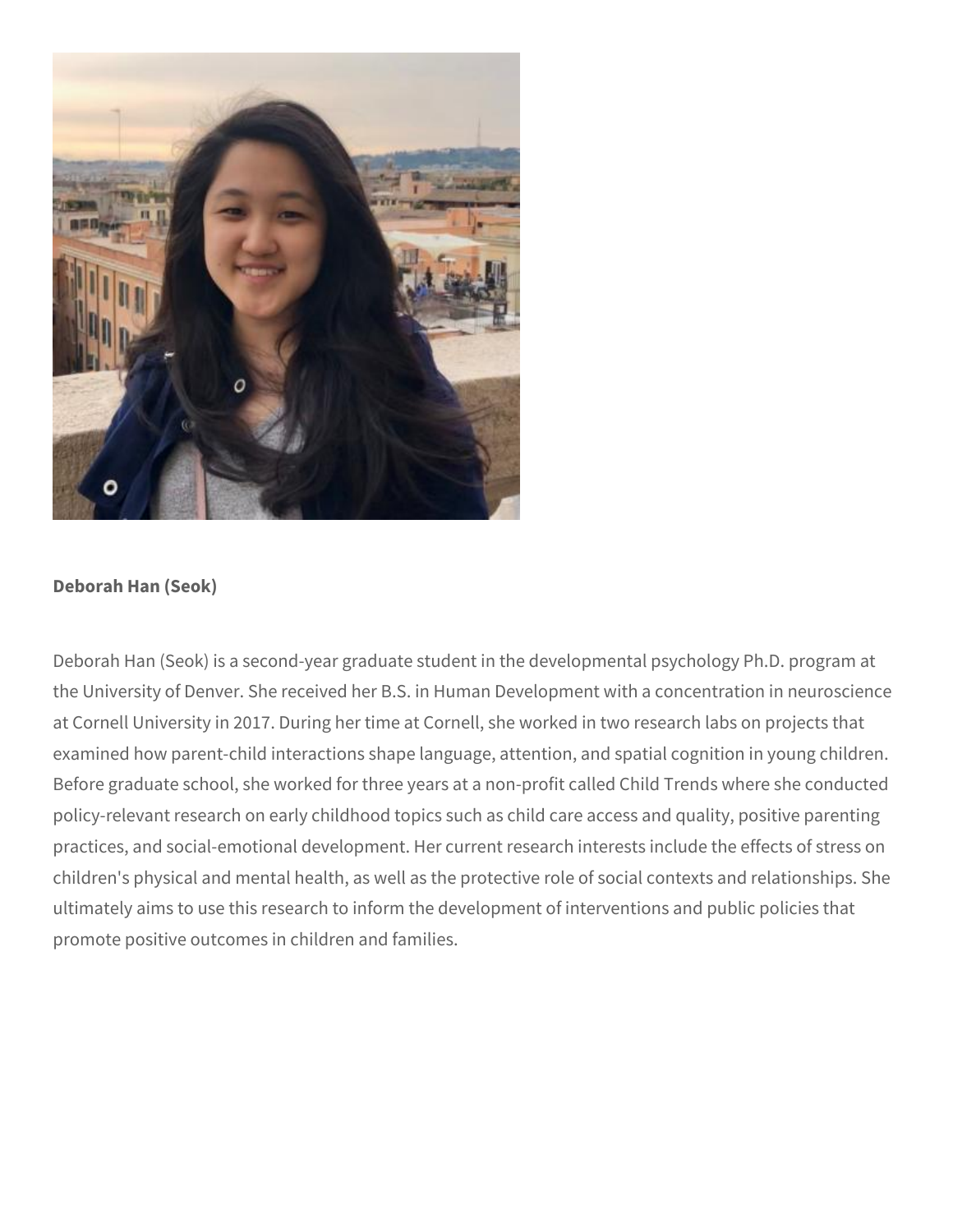

#### **Briana Lopez**

Briana Lopez is a first-year doctoral student in the Department of Human Development and Family Sciences at the University of Texas at Austin (UT). Prior to beginning her graduate studies, she graduated from the University of North Florida (UNF) with a bachelor's degree in psychology and concentration in child psychology. At UNF Briana worked as a research assistant in various labs where she studied child and adolescent health in relation to contextual risk factors, discrimination and stereotyping, and parent-child relationships. These early research experiences helped her hone her primary research focus, which centers on understanding how contextual, familial, and cultural factors influence child well-being and academic achievement. She places particular attention to the experiences of marginalized and under-represented racial/ethnic groups and approaches her research through a strengths-based, resilience lens. Briana utilizes both community and nationally-representative samples and employs both quantitative and qualitative methodologies. Her current research projects examine the relation between school cultural and language supports, parental involvement, and academics during elementary school using large-scale, nationallyrepresentative data from ECLS-K. Another key project seeks to illuminate the role of school transition supports and kindergarten students' transition challenges on their short-and long-term achievement and socioemotional well-being.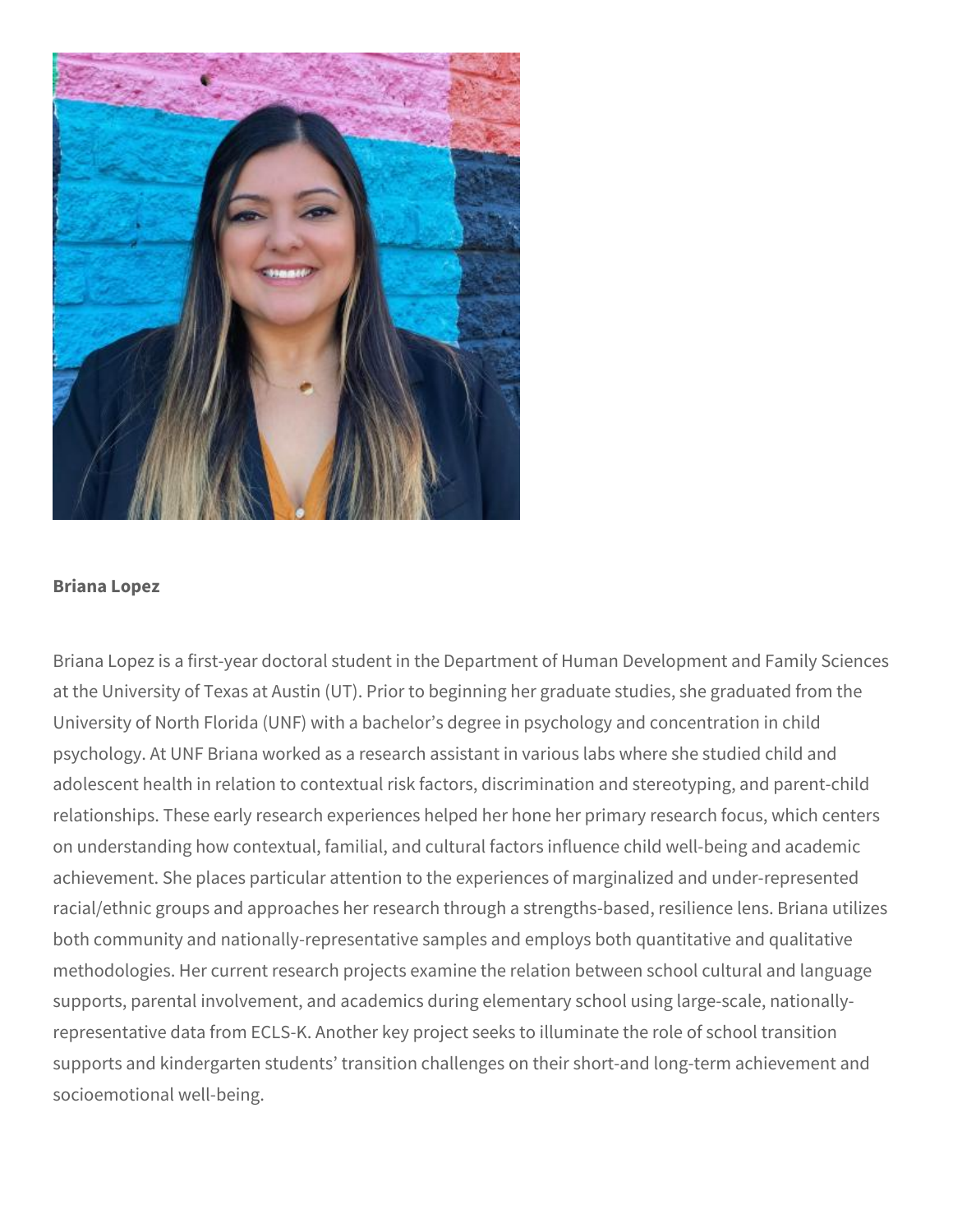

# **Stephanie Navarro**

Stephanie Navarro (she/her) is a first-year doctoral student in the School Psychology graduate program at the University of Houston. She is originally from the Rio Grande Valley (RGV), where she obtained her Bachelor of Science degree in Psychology at the University of Texas RGV in 2019. It was in her hometown where her research interests in Latinx child development developed. Her immediate family includes herself, her older brother, and her parents. Like most families from the RGV, her parents were born outside the U.S and only speak Spanish. They also did not attend college. Due to their different experiences, her parents were not always able to help or advise her to become the person she is now. As a younger sister, she believe her older brother's successful endeavors were salient in her development since she found herself emulating him in school, shaping her future goals. For these reasons, she is interested in examining familial and cultural influences on children's socio-emotional development. As a first-generation college educated Latina, she is committed to assessing these influences among Latinx populations to narrow research and psychological care gaps.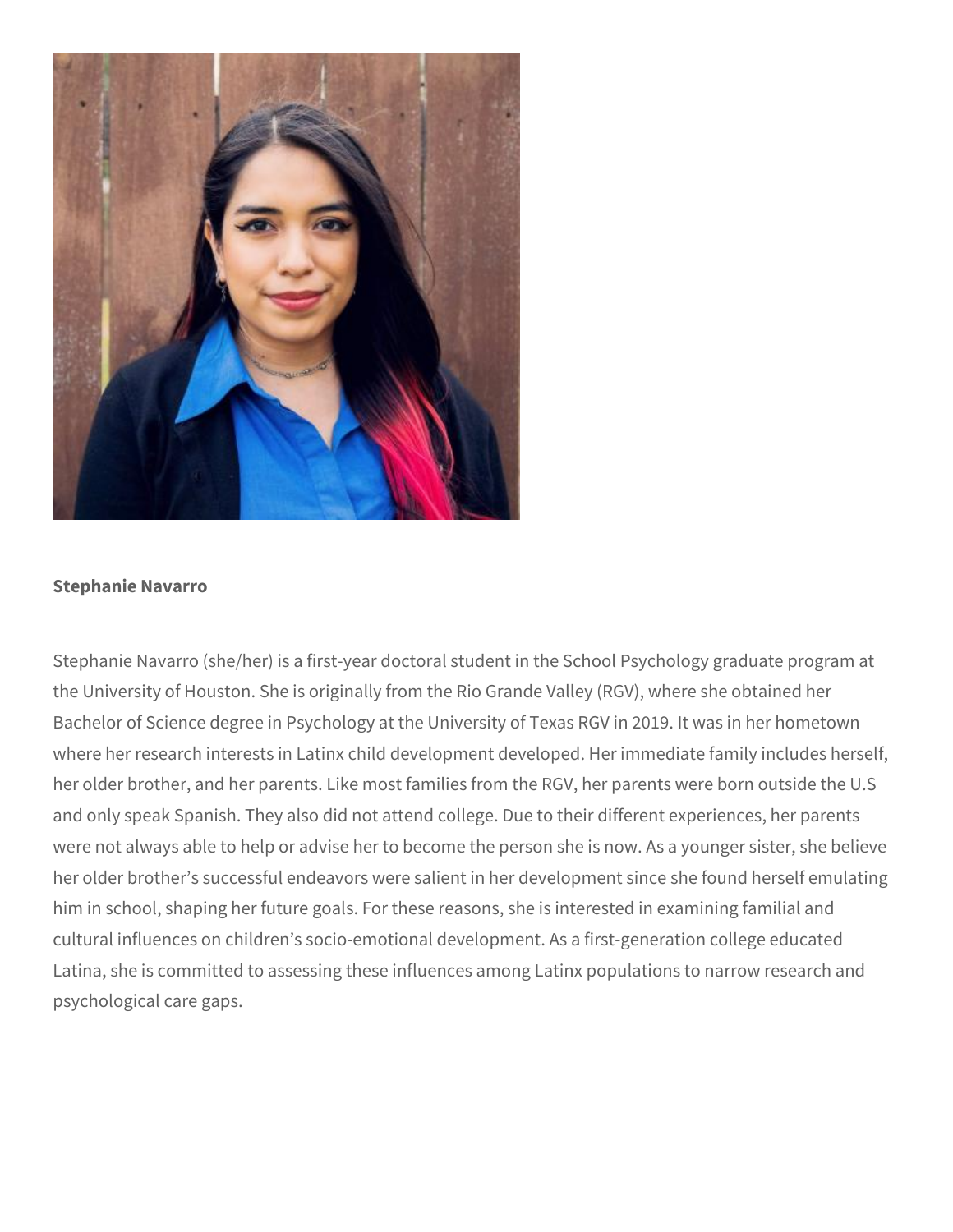

#### **Zina Noel**

Zina Noel (she/they) is a pre-doctoral graduate student and IES fellow in the Human Development and Social Policy program at Northwestern University. Drawing from her international policy and early educator background, Zina explores the intersection of early childhood development and civic society by studying interactions between public and social institutions and young children, their families, and their communities. Zina's research currently centers on the identity development processes for mixed preschoolers, first-time parents, and early educators and how these identities influence and are influenced by the U.S. family and child policy environment.

Zina is also deeply interested in developing interdisciplinary collaborations and community-based research partnerships that seek to bridge emergent developmental science, family and child policy, and the day-today of raising a young child in America. Previously, Zina worked in research, policy, and strategy development for various educational organizations and initiatives in the U.S. and abroad. She earned a master's in education from Harvard Graduate School of Education, a post-bac certificate from the University of Minnesota's Humphrey School of Public Affairs, and a bachelor's degree from Lewis and Clark College.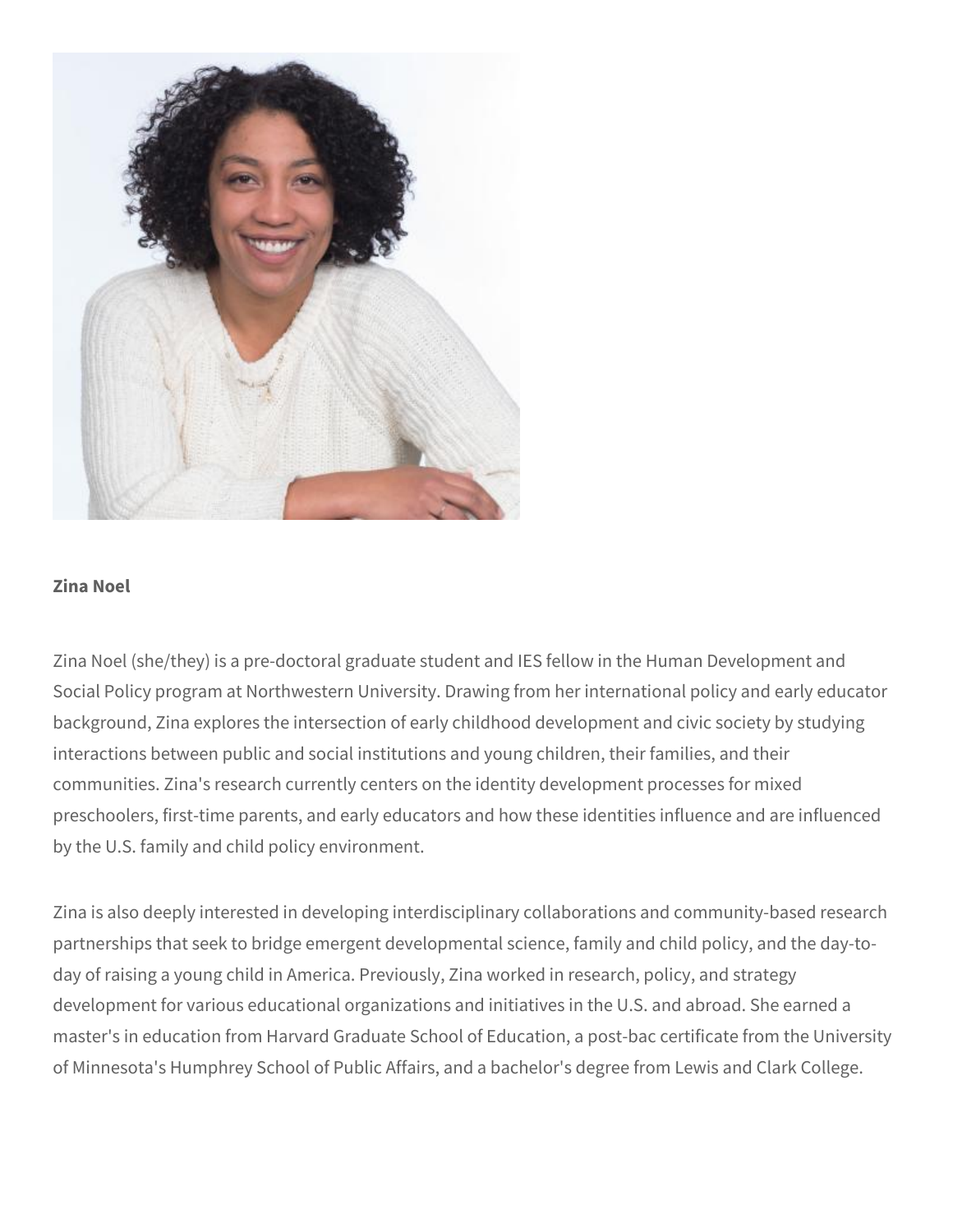

#### **Diane C. Placide**

Diane C. Placide is a first-year Applied Developmental Psychology doctoral student committed to empowering Black populations through research, promotion of educational equity, and ethnic awareness. Her research interest in Ethnic Identity development, academic achievement, and Colorism, particularly among Black populations, is foundational to her goals to advocate for improved educational policy and ethnic identity development in schools. Diane's research experience includes co-presenting at the 2018 Eastern Psychological Association (EPA) Conference on a study titled "Ethnic identity, decision making, and academic success." This study explored psychosocial factors associated with ethnic identity development for African American college students attending a historically Black university. She also assisted with writing a manuscript "The psychosocial aspects of ethnic identity development among African American college students. " It is published in the Journal of Science and Exploratory Studies. As a current graduate student, she assists in the Children and Families, Schooling and development lab led by Dr. Susan Sonnenschein at UMBC (University of Baltimore, County). Her assistance has earned her a second opportunity to co-present at the 2022 EPA's annual conference. Her master's thesis will analyze whether college students' ethnic identity moderates the relationship between parent academic socialization and academic outcomes: GPA and academic efficacy.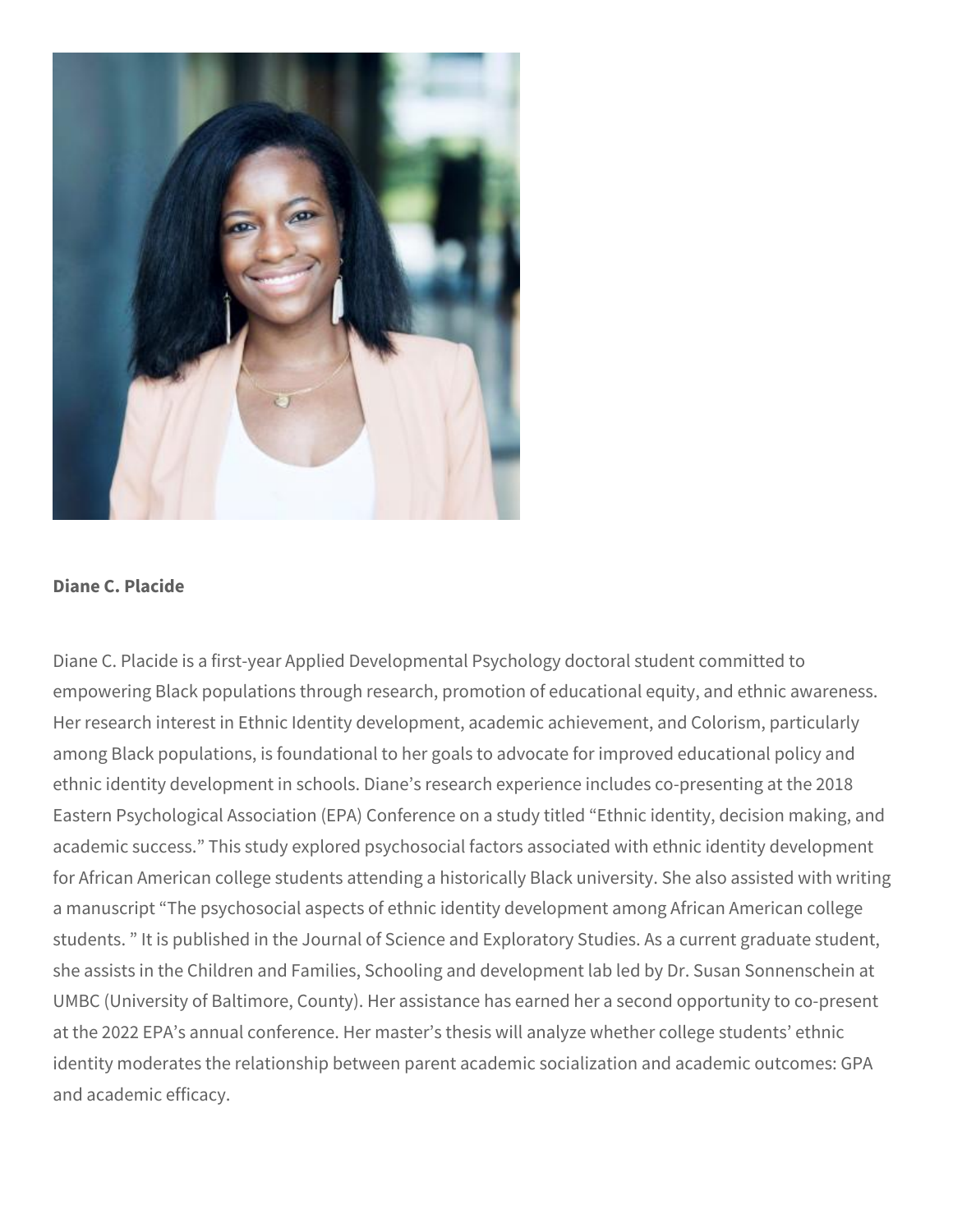

# **Erika Lisette Roach**

Erika Roach is a rising third-year doctoral student in Clinical Science at UC Berkeley. She received both her B.A. in Psychology and Human Biology and her M.A. in Psychology from Stanford University. At UC Berkeley, she works under the mentorship of Dr. Qing Zhou in the Family & Culture Lab. Erika's research interests focus on emotion, stress, and developmental psychopathology. Specifically, her work aims to elucidate the relationships between race and culture-related stress, emotional processes, and mental health in youth and their families. Prior to beginning her Ph.D., she served as Associate Director of the Office for Inclusion, Belonging, and Intergroup Communication at Stanford, taught in the university's Department of Psychology, and managed youth mental health community outreach efforts at Stanford's Center for Youth Mental Health and Wellbeing.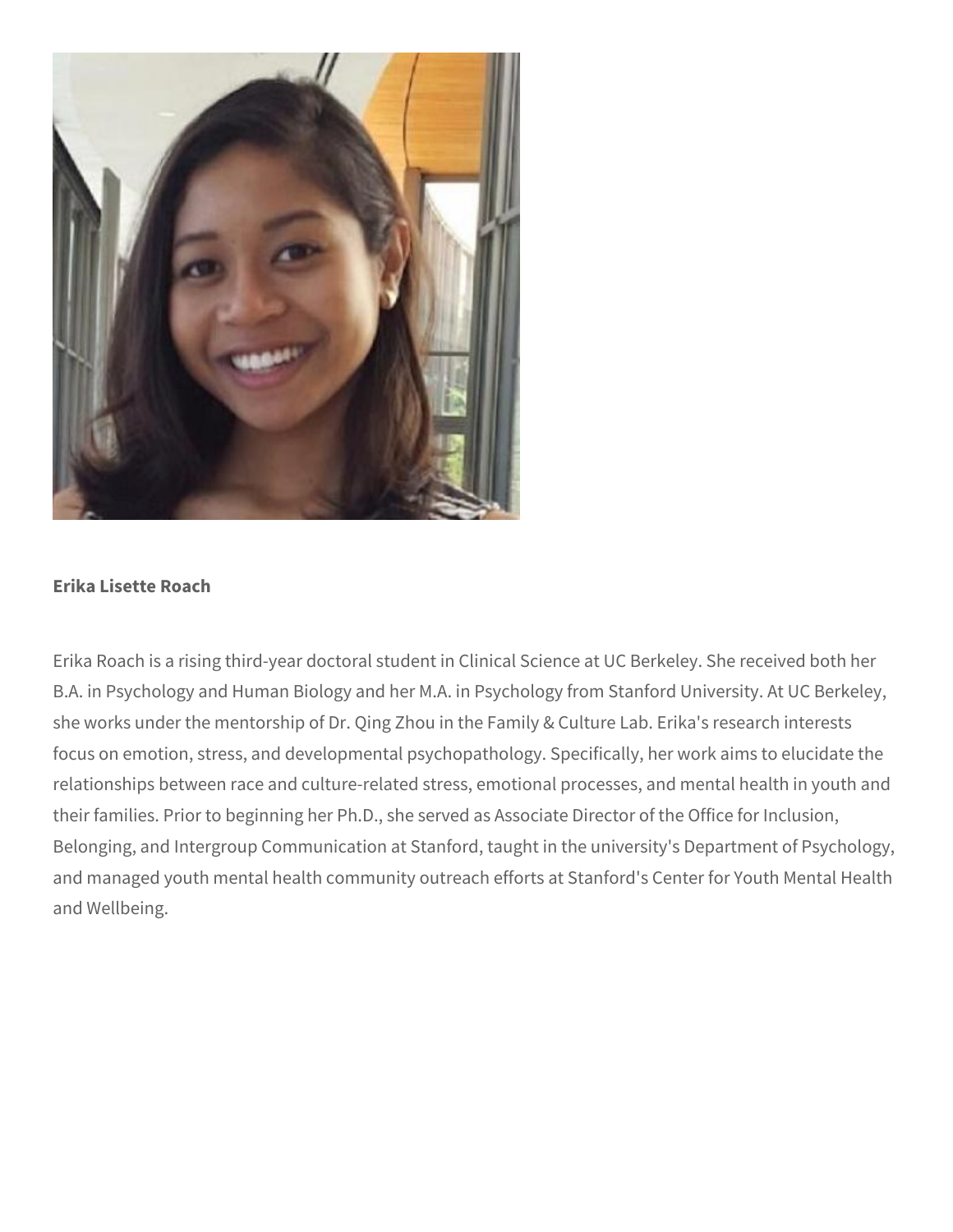

# **Carlos Roryver Sanchez**

Carlos Roryver Sanchez was born and raised in the Dominican Republic, where he completed much of his elementary education. At the age of nine, he immigrated to Miami, Florida, to continue his education and ultimately earned a bachelor's degree in psychology from Florida International University (FIU) in 2019. His early experiences set into motion a path of resilience and, over time, appreciation for individual differences within human socialization, which aligns with his research interests and long-term career goals. Carlos is currently a clinical psychology student at Texas Tech University. His research interests include investigating factors that influence social wellness among children, especially in terms of their relationships. He is also interested in understanding how different risk and protective factors may contribute to outcomes associated with peer victimization. Lastly, Carlos is interested in examining methods to improve intervention programs for victimized youths.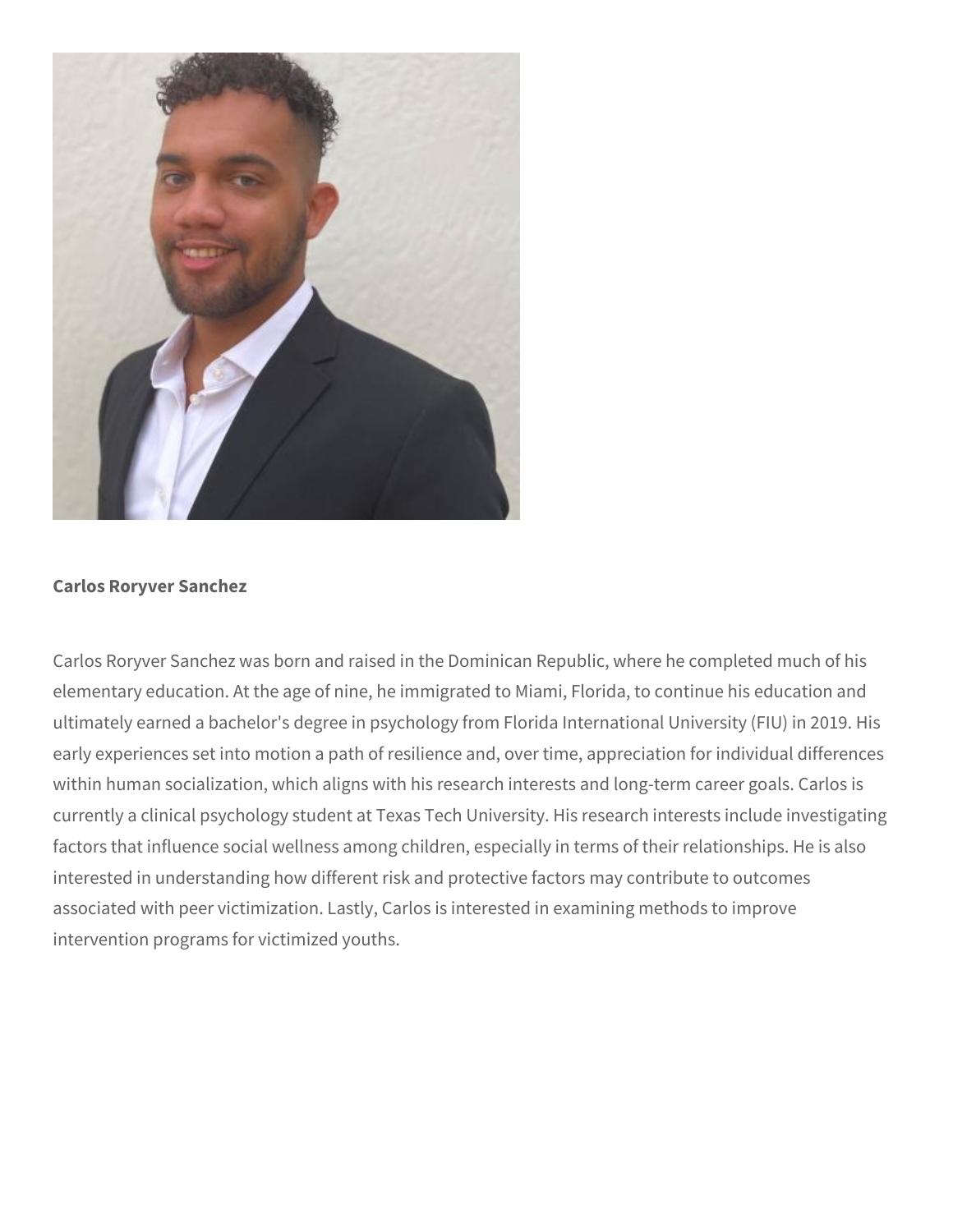

# **Tracy Zehner**

Tracy Zehner is a doctoral student in Human Development and Family Studies at Purdue University, under the advisement of Dr. Sara Schmitt. After earning her bachelor's from the University of Illinois and master's from the University of Hartford in music education, her professional career from 2008-2020 was spent working in public schools in Illinois, Connecticut, and Indiana as an elementary music teacher. She was active on social-emotional learning (SEL) committees at each school she taught, which led her to pursue a Ph.D. where she researches the mechanisms underlying children's self-regulation and social skills and the implications these skills have on student success. She is interested in designing and evaluating early childhood self-regulation and culturally sensitive social-emotional learning (SEL) interventions that would help reduce academic risk for children entering school as well as the differential outcomes of these interventions. Her long-term goals include establishing research-practitioner partnerships with schools and state agencies regarding children's social-emotional well-being and working with preservice teachers in equipping them with resources and strategies to educate children while implementing self-regulatory and SEL practices in the classroom. Outside of her Ph.D. program, she enjoys teaching piano and seeking adventure with her husband and three children.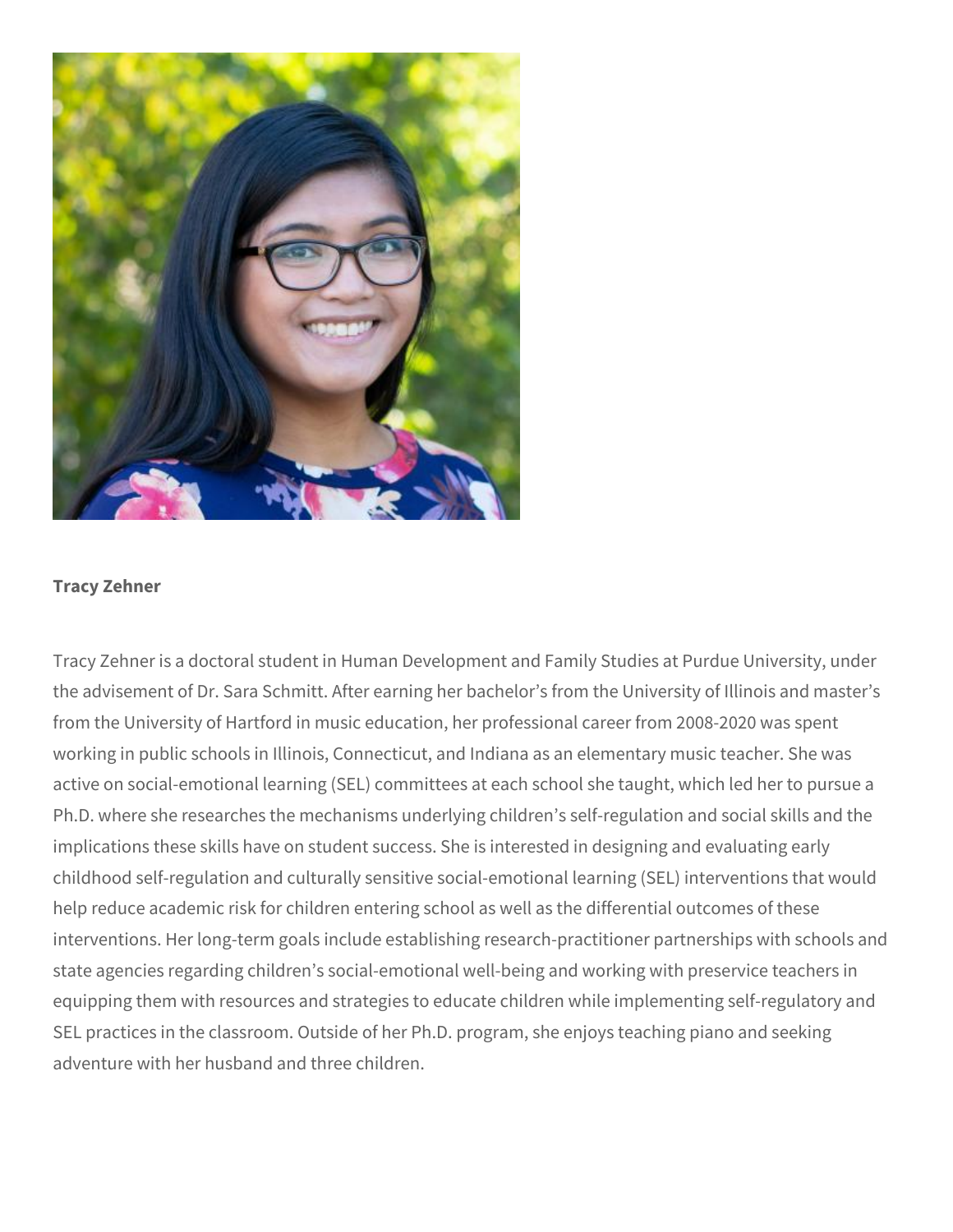# **Mentors**



**Stephen Chen**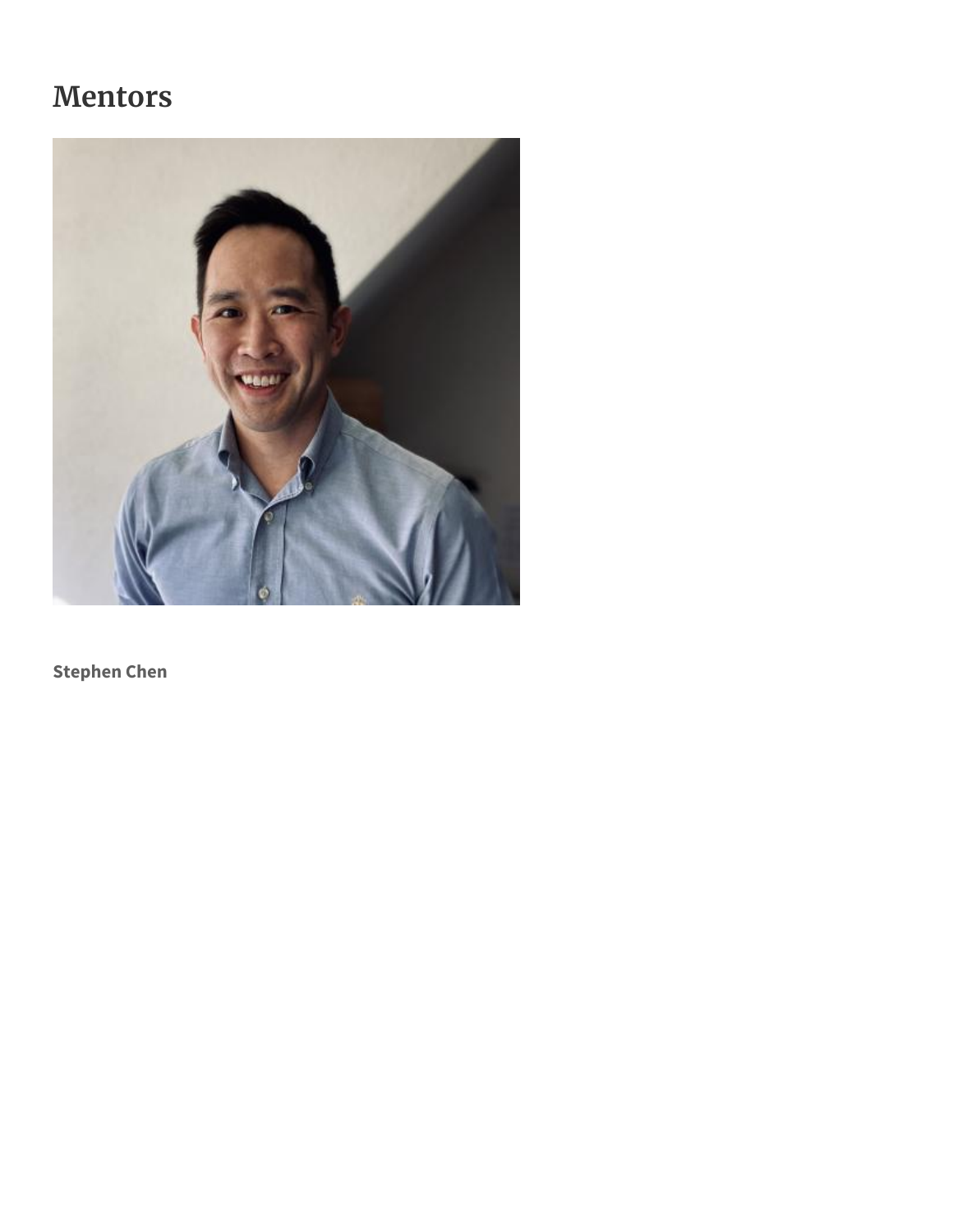Stephen Chen is an Associate Professor of Psychology at Wellesley College, where he directs the Culture and Family Development Lab and teach courses in Asian American Psychology, Cultural Psychology, and a seminar on Culture and Emotion. He completed his Ph.D. in clinical psychology at UC Berkeley and his clinical internship and postdoctoral fellowship at UC San Francisco. Prior to graduate school, he worked for six years as a K-12 counselor and administrator at an international school in Shanghai, China. His research examines how culture and family processes influence mental health and development across the lifespan. One line of investigation examines the interplay of emotion, language, and self-regulation in the development and well-being of Asian American immigrant families. A related line of investigation examines children's developing concepts of social status and social mobility and their effects on socioemotional wellbeing. Within SRCD, he has previously served as a mentor and program director of the Millennium Scholars Program, and currently serves on the Steering Committee of the Asian Caucus and the Teaching Committee. He is an Editorial Board member for *Child Development, Developmental Psychology, Cultural Diversity and Ethnic Minority Psychology*, and the *Asian American Journal of Psychology*.



**Perla B. Gámez**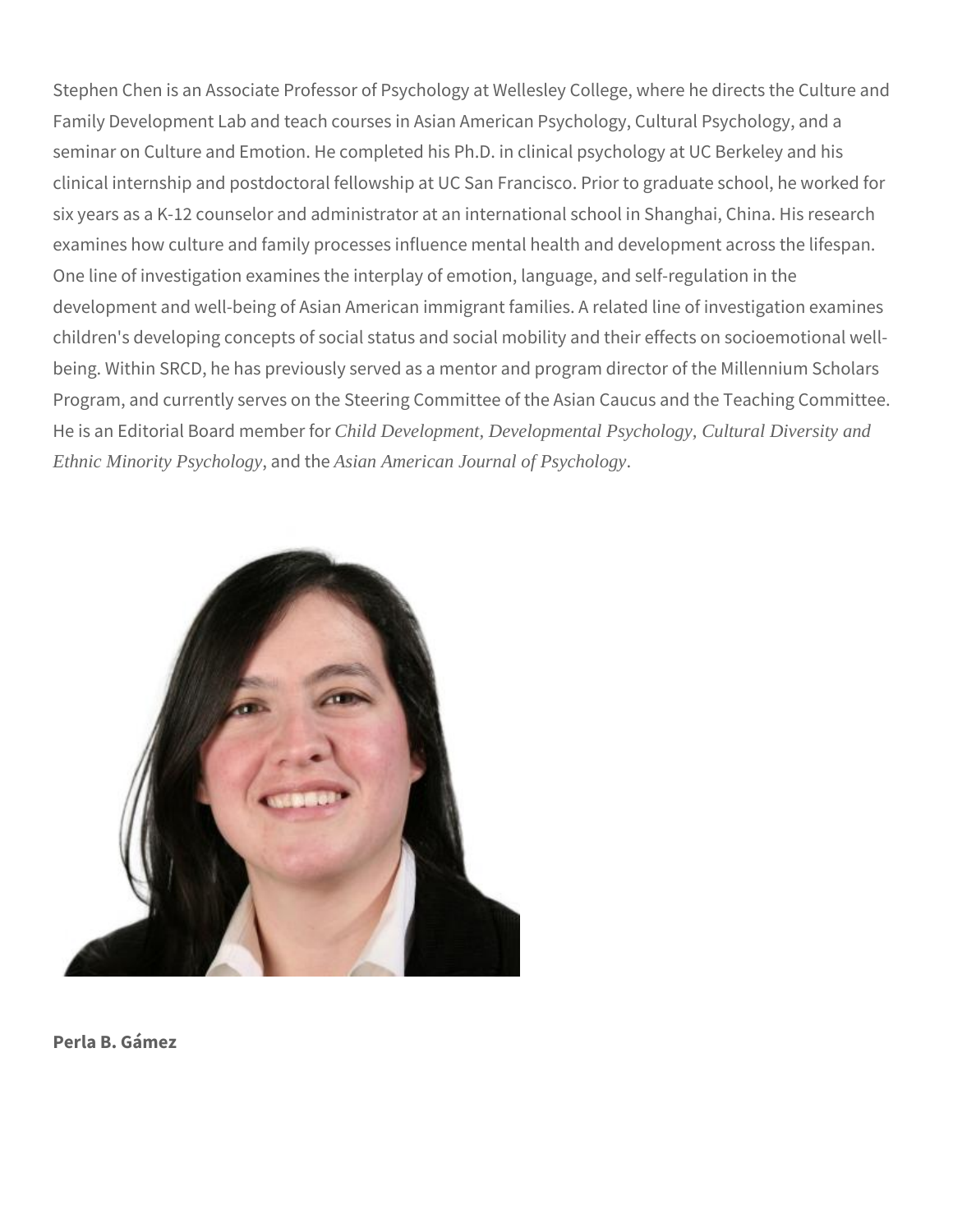Perla B. Gámez is an Associate Professor of developmental psychology at Loyola University Chicago. She received a Ph.D. from the University of Chicago and was a post-doctoral fellow at the Harvard Graduate School of Education. Dr. Gámez leads a program of research focused on the language and literacy development of bilingual children (also referred to as dual language learners, English learners). Her current research examines how variations in the features of language that children are exposed to at home and in school impact their language and literacy skills (Spanish, English). Currently, her work is funded by the National Institutes of Health. Her work has been funded by the William T. Grant Foundation and the National Science Foundation. She also received a National Academy of Education/Spencer Postdoctoral Fellowship and an Institute for Education Sciences Dissertation Year Fellowship. Dr. Gámez's teaching and mentoring of undergraduate and graduate students has earned her the Sujack Award for Teaching Excellence at Loyola University.



**Melinda A. Gonzales-Backen**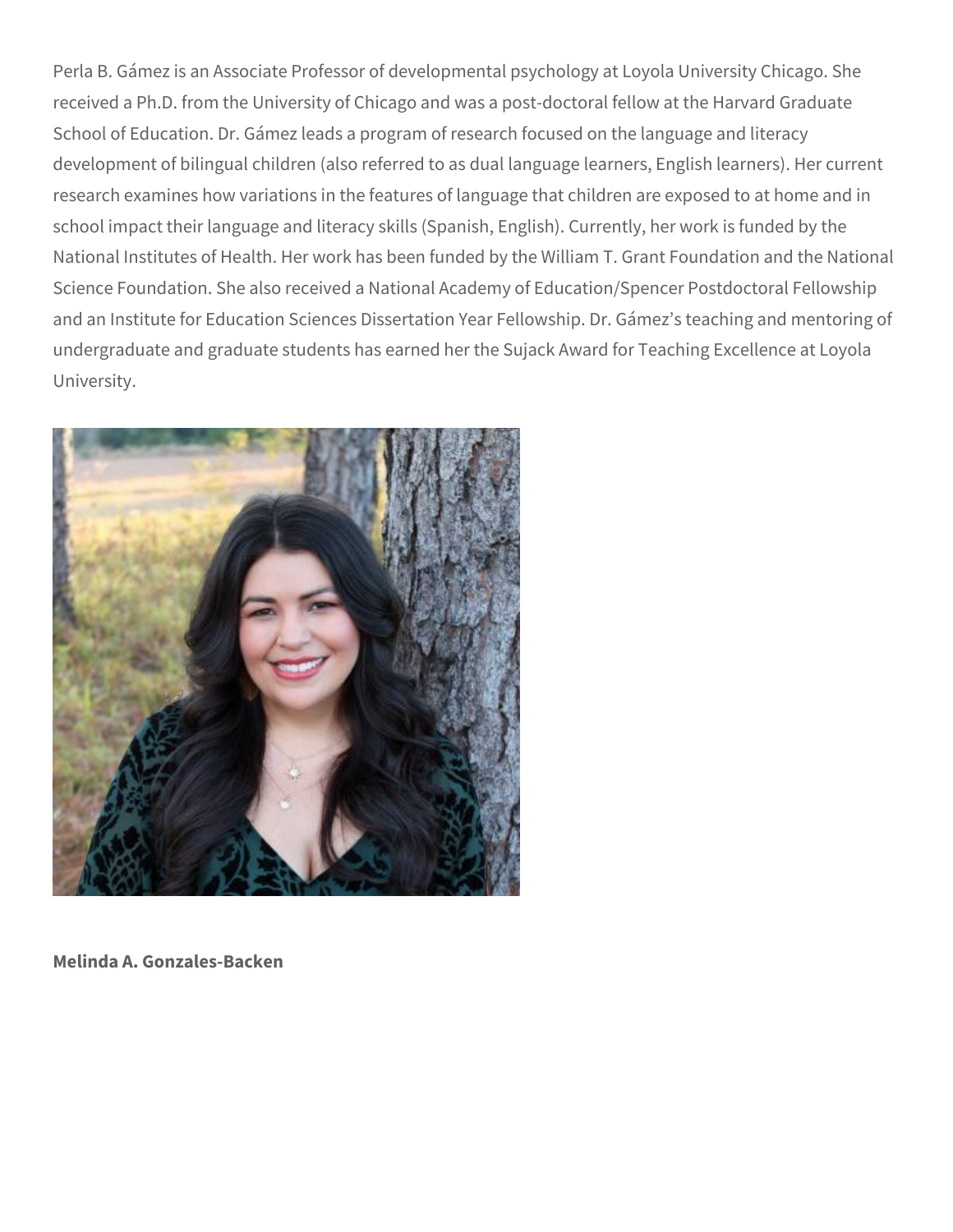Melinda A. Gonzales-Backen is an Associate Professor in the Department of Human Development and Family Science at Florida State University. She earned a B.A. in Psychology at the University of Arizona and an M.S. and Ph.D. in Family and Human Development at Arizona State University. Her research focuses on the individual and joint contributions of cultural, familial, and developmental processes influence adolescent adjustment among Latinx adolescents, and she has published over 30 academic articles on this topic. Currently, she is an associate editor at Developmental Psychology and a member of the editorial boards at the Journal of Youth and Adolescence and Cultural Diversity and Ethnic Minority Psychology. As a Latina firstgeneration college student, her academic career has been supported by mentoring programs and supportive mentors each step of the way. As such, she is passionate about mentoring future developmental scientists from historically under-resourced backgrounds. During her time at FSU, she has chaired seven doctoral supervisory committees, three master's supervisory committees, and been a member of numerous others. She has participated in several mentoring programs at FSU and through national organizations, including serving as co-chair of the Undergraduate Scholars Program at the 2022 Society for Research on Adolescence.



**Rachel Gordon**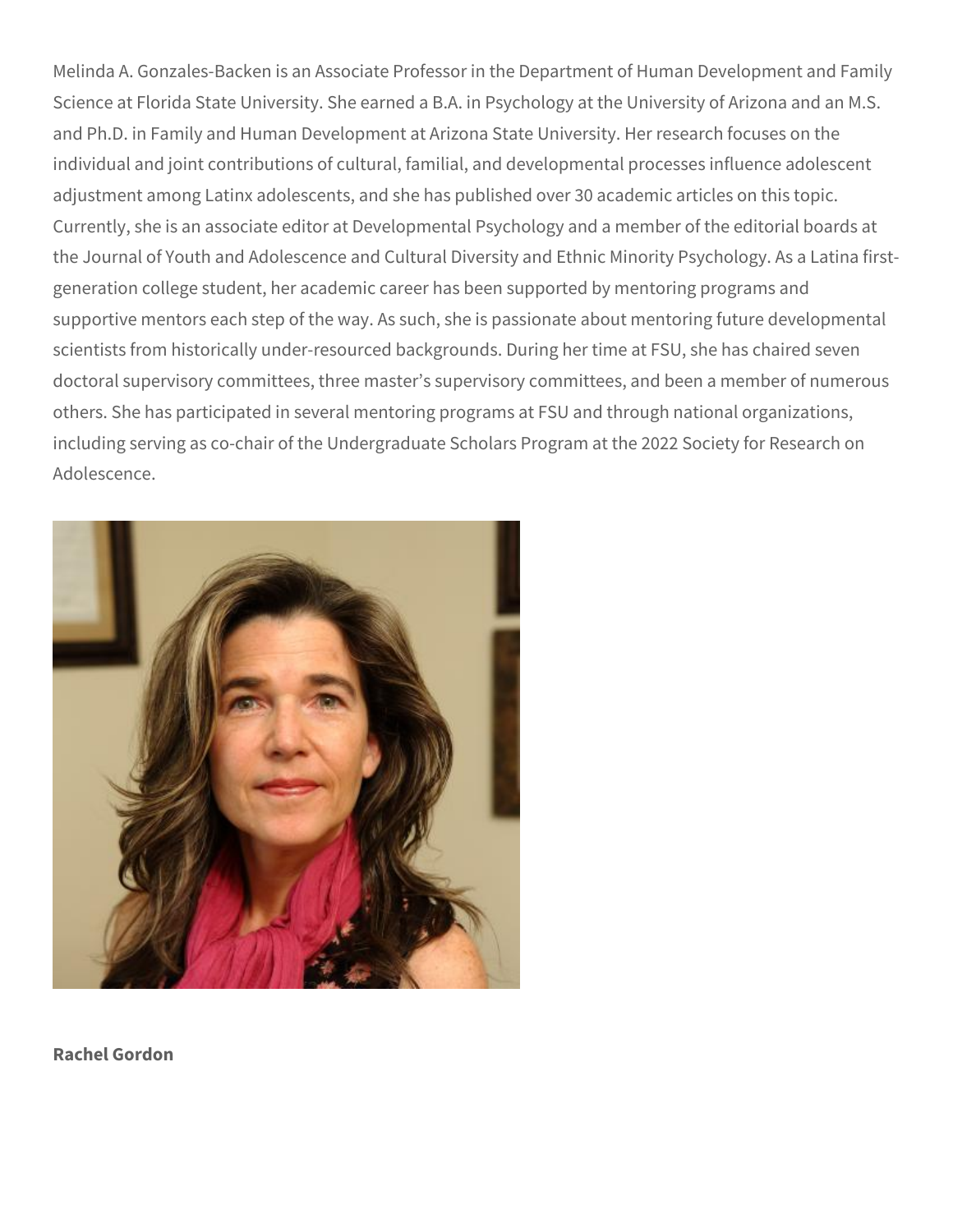Rachel A. Gordon is Professor of Sociology at the University of Louisiana at Lafayette. Gordon's research broadly examines contextual, social, and policy factors that affect children and families. Her current intellectual pursuits aim to develop sustainable approaches for continuous measure improvement that engage multiple stakeholders in culturally sustaining co-creation. Throughout her career, she has studied early child care and education, parental employment, multigenerational families, neighborhood dynamics, youth peer groups, and appearance-related identity cues. Her research has been funded by numerous sources including IES, NIH, and NSF. She is the author of two textbooks (Regression Analysis for the Social Sciences; Applied Statistics for the Social and Health Sciences, both published by Routledge) and has published her research in leading academic journals including the American Journal of Evaluation, Child Development, Criminology, Demography, Developmental Psychology, Early Childhood Research Quarterly, Journal of Marriage and Family, and Journal of Research on Adolescence. Trained as a developmental scientist and public policy scholar, Gordon works at the intersection of academic research and social policy, exemplified by directing the Illinois Family Impact Seminars for a decade.



**Brenda Jones Harden**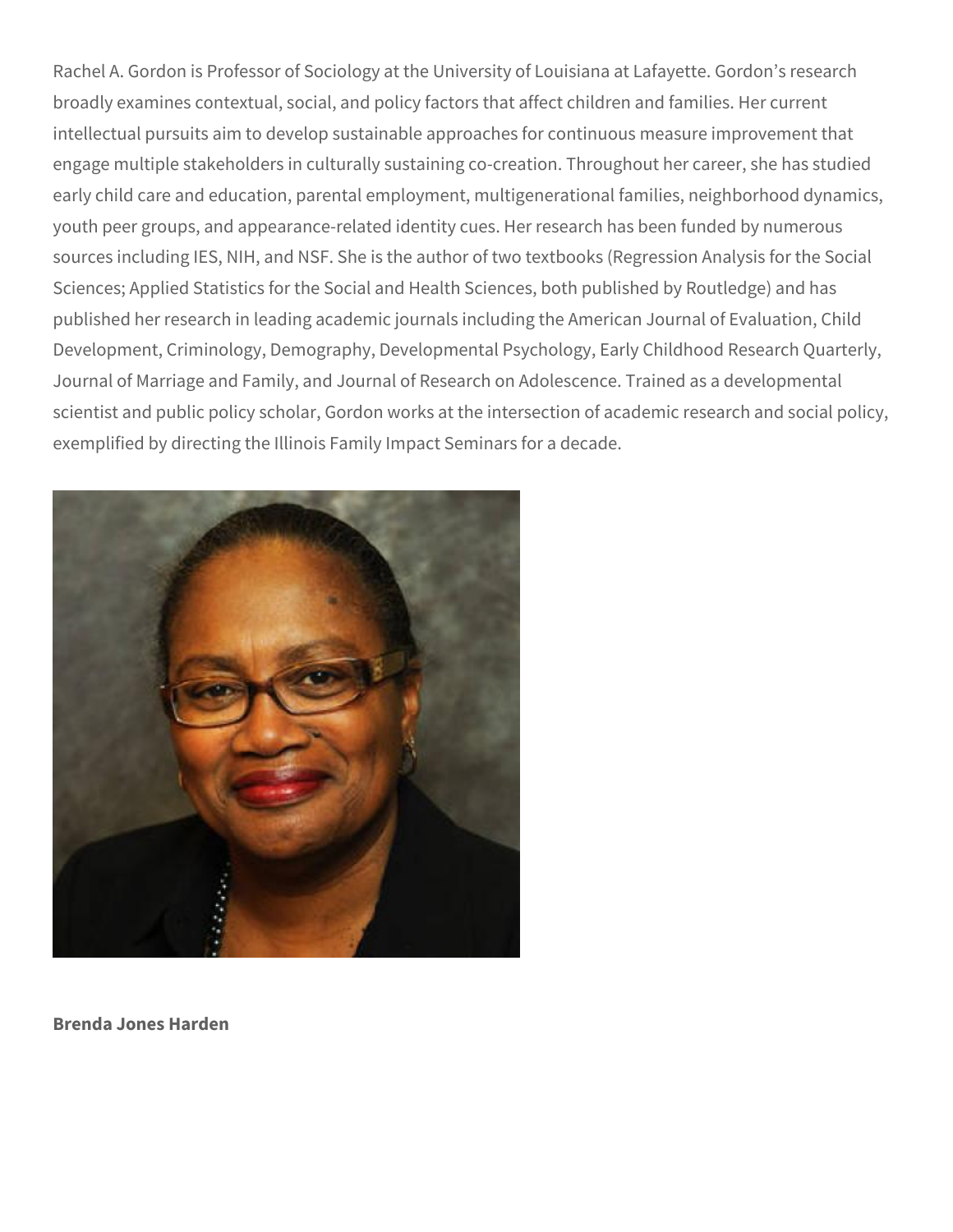Brenda Jones Harden is the Alison Richman Professor for Children and Families, at the University of Maryland School of Social Work. She directs the Prevention and Early Adversity Research Laboratory, where she and her research team examine the development of young children who have experienced early adversity, such as poverty and trauma. A particular focus is preventing maladaptive outcomes in these populations through early childhood programs. She has conducted numerous evaluations of such programs, including early care and education, home visiting services, and parenting interventions. Dr. Jones Harden uses research to improve the quality and effectiveness of child and family services and to inform child and family policy, especially in the areas of home visiting, early care and education, and child welfare. She has served as an SRCD Policy Fellow at the U.S. Department of Health and Human Services, and has mentored many SRCD policy fellows since that time. She is currently the President of the Board at Zero to Three, and serves on various federal, state, and local advisory boards. She received a PhD in developmental and clinical psychology from Yale University and a Master's in Social Work from New York University.



**Fantasy T. Lozada**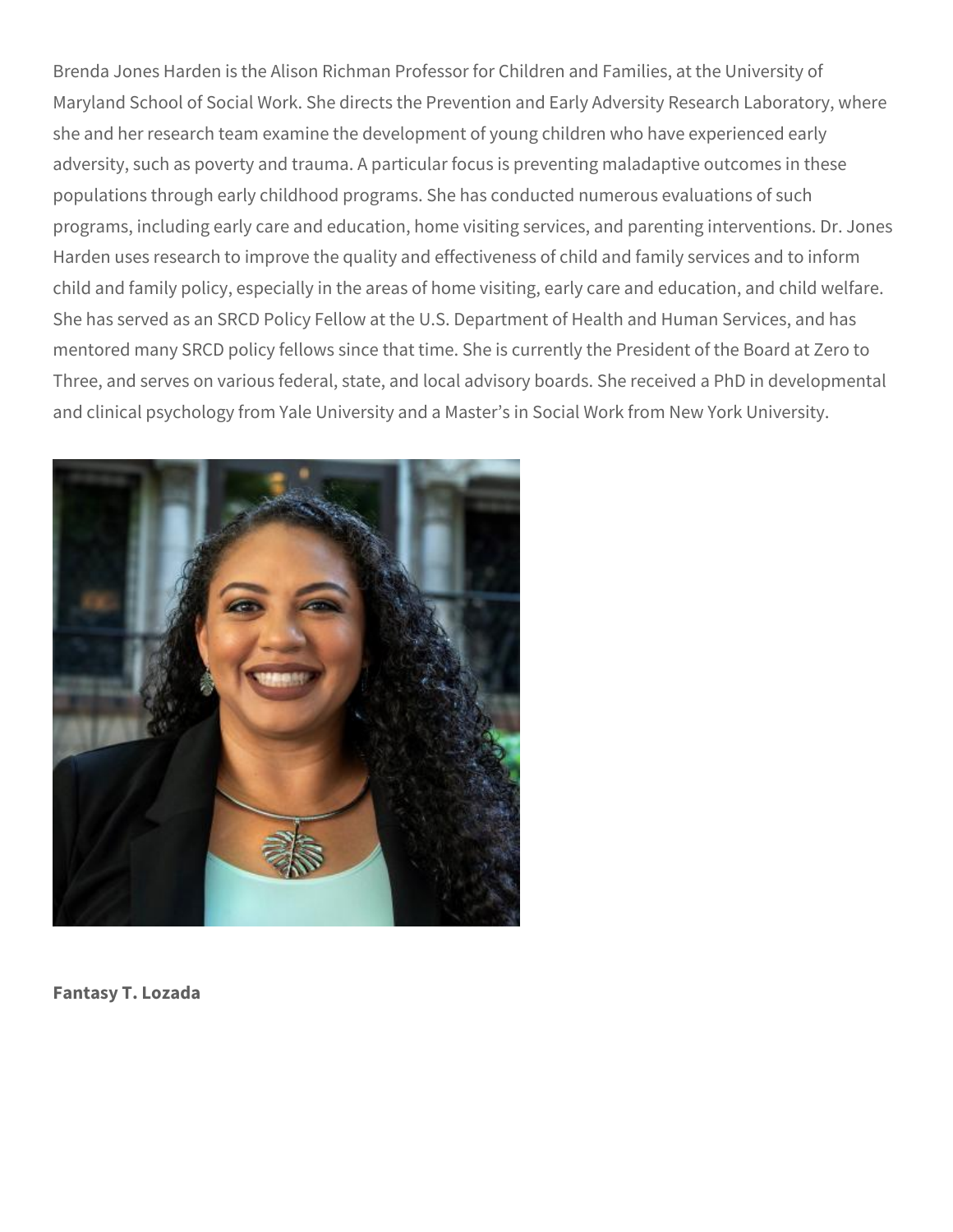Dr. Fantasy T. Lozada is an Associate Professor of Developmental Psychology at Virginia Commonwealth University where she is the director of the School, Home, and Internet contexts of EmotionaL Development (SHIELD) Lab. She completed her Ph.D. in Lifespan Developmental Psychology at North Carolina State University and postdoctoral training at the University of Michigan as a National Science Foundation Postdoctoral Research Fellow with the Center for the Study of Black Youth in Context. Her work explores the interplay of culture, race, and emotions within parenting socialization practices and indicators of socioemotional competence among Black and Brown families across cultural contexts. Her current research projects include (1) Action Research Teams for Culturally Responsive Teaching among middle and high school teachers, (2) Understanding emotional code-switching among African American youth, and (3) YPAR methods for investigating race, emotion, and positive youth development. Her work can be found in various academic journals including: Child Development, Emotion Review, Journal of Black Psychology, and Cultural Diversity and Ethnic Minority Psychology.



**Alan Meca**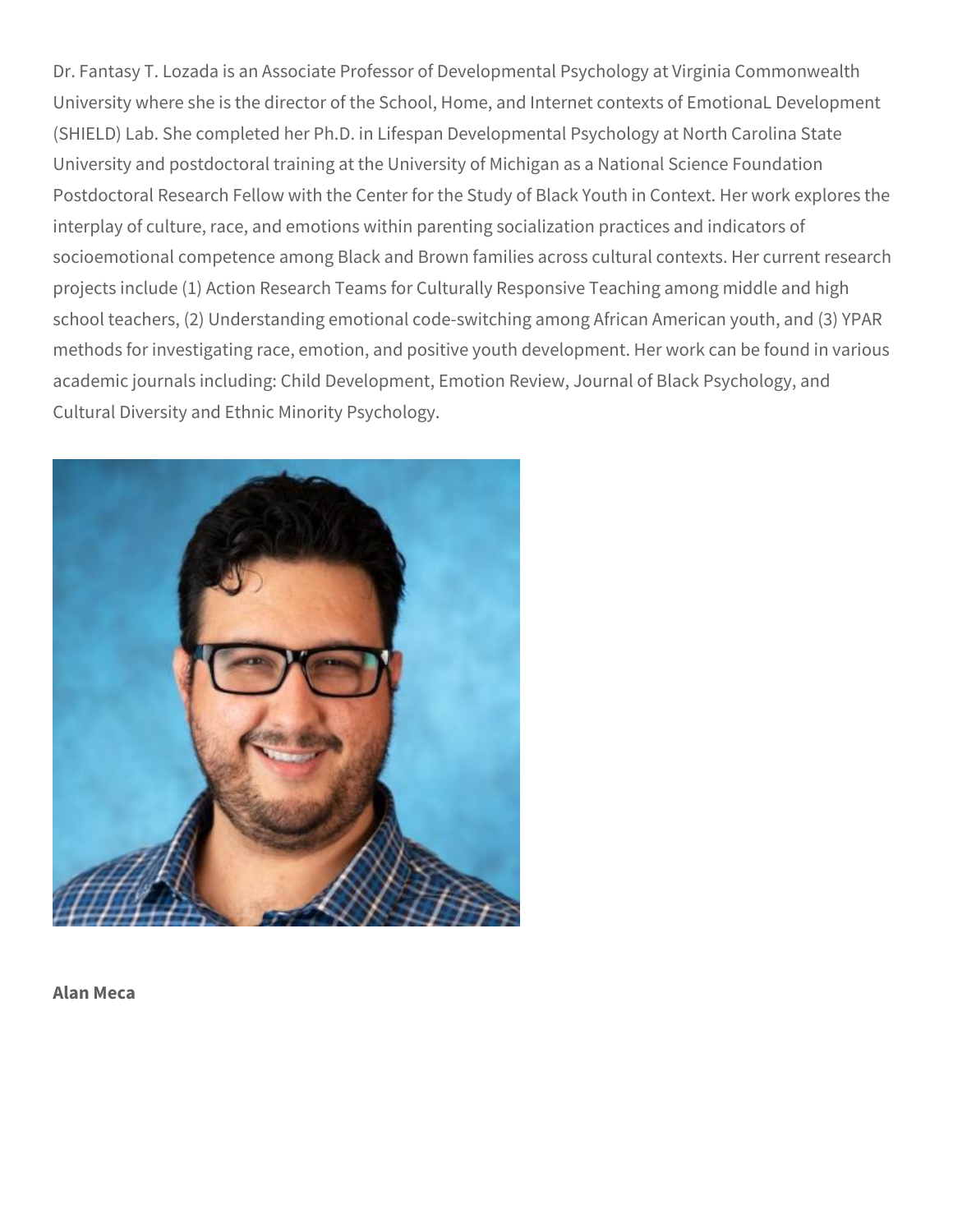Alan Meca is currently an Assistant Professor in the Department of Psychology in the University of Texas at San Antonio. He received his Ph.D. in Developmental Science from Florida International University in 2014 and completed a postdoctoral fellowship at the University of Miami. Broadly, his expertise is in identity development, acculturation, cultural stress, and positive youth development. Although his research has focused broadly on identity development, most of his work has been on cultural identity development and acculturation among ethnic/racial minority youth, particularly among Hispanic/Latinx populations. Towards this end, his research agenda has focused on identity development and cultural stressors and their effects on health risk behaviors, mental health, and educational achievement. In pursuit of this research agenda, he has published over 70 peer-reviewed manuscripts focused on personal, ethnic/racial, and national identity and on the cultural dynamics among Latinx families. Currently, his research agenda is focused on refining measures of cultural identity, understanding the processes that govern how ethnic/racial minority navigate their cultural environment (e.g., code-switching, cultural frame switching), and identifying ways we can support youth experiencing cultural stressors such as discrimination, bicultural stress, and negative context of reception.



**Misaki Natsuaki**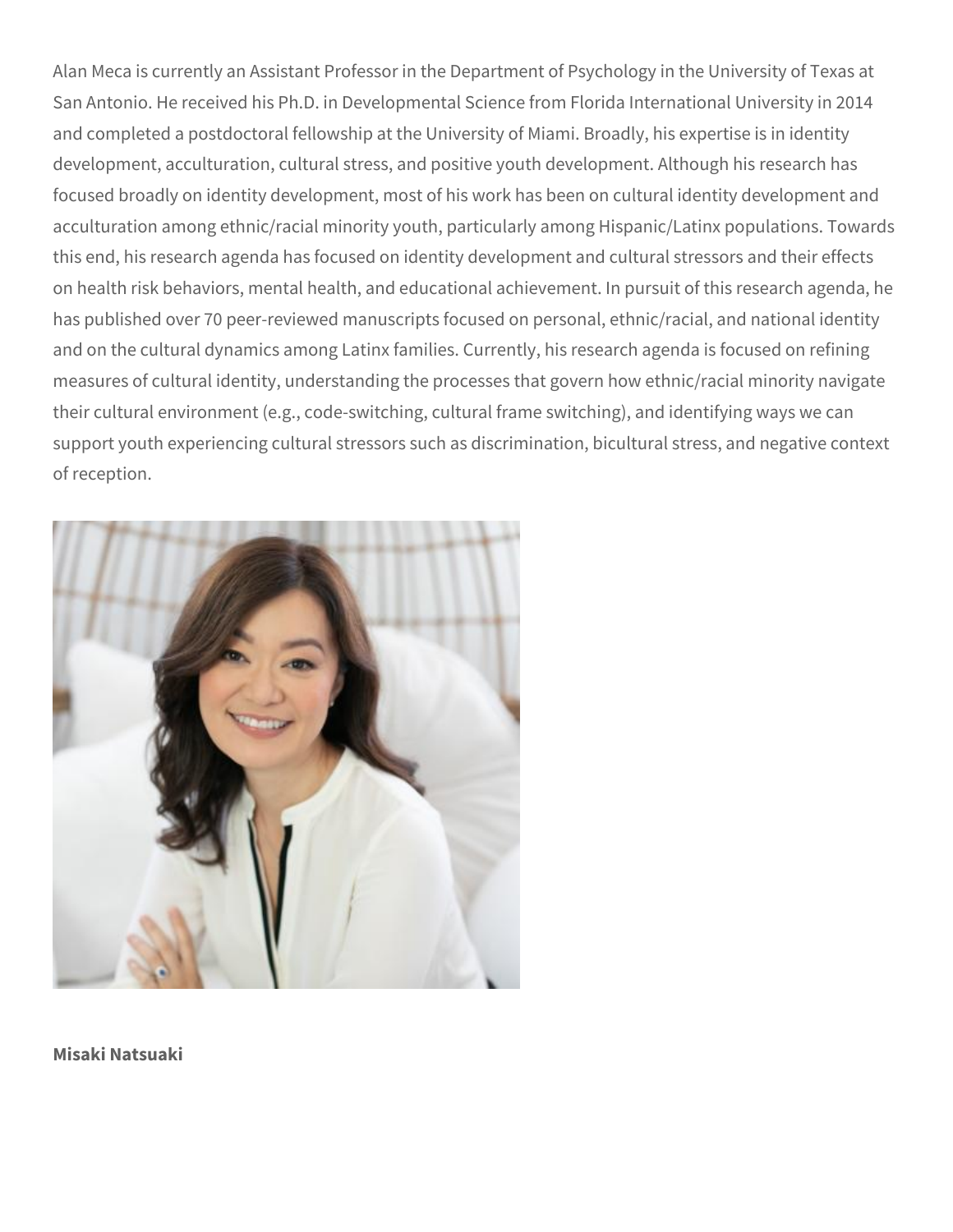Misaki N. Natsuaki, Ph.D. is Professor of Psychology at University of California, Riverside. Originally from Japan and raised in Belgium and the US, she received her BA and MA from International Christian University in Tokyo, Japan, and her Ph.D. in Human Development from University of California, Davis. She held a postdoctoral appointment at the Institute of Child Development, University of Minnesota.

Guided by the developmental psychopathology framework, Dr. Natsuaki's research emphasizes the importance of biology-context interplay in understanding the development of (mal)adjustment during the transition from childhood to adolescence. In particular, she examines how, why, and for whom puberty is linked to youths' psychological health. Her research suggests that the effect of puberty must be understood in the contexts in which it occurs. The recent project is an interdisciplinary study of acne – a neglected hallmark of adolescence – and mental health. Dr. Natsuaki is part of the investigative team of the Early Growth and Development Study, a longitudinal adoption project that follows adoptees and their birth and adoptive families from birth to now adolescence. The project aims to unpack family influences on child development by attending to both biological and environmental mechanisms underlying the growth and changes of family members.



**Leoandra Onnie Rogers**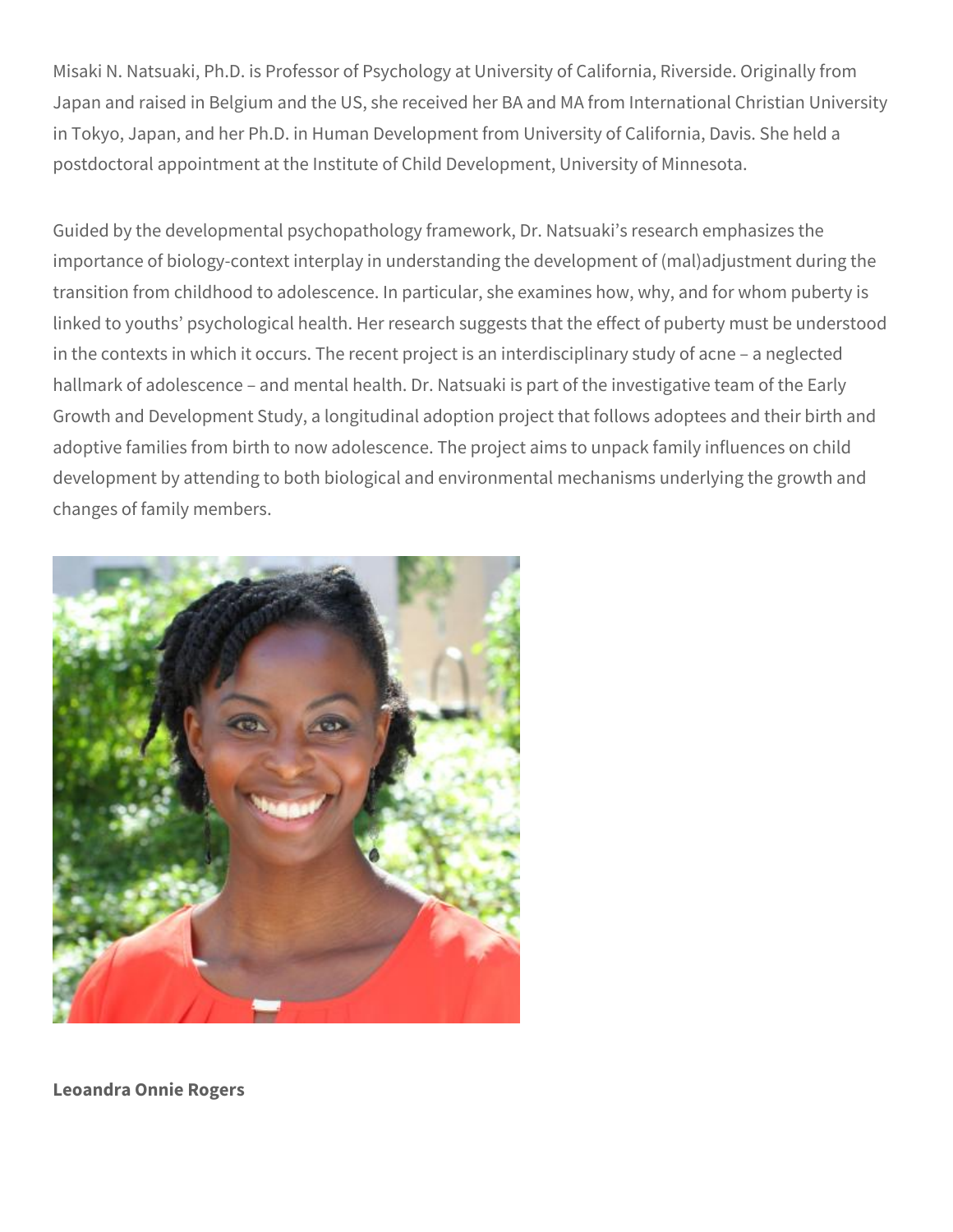Loeandra Onnie Rogers is an Assistant Professor of psychology and faculty fellow for the Institute for Policy Research (IPR) at Northwestern University where she directs and the Development of Identities in Cultural Environments (D.I.C.E) research lab. Trained as a developmental psychologist and identity scholar, Rogers is interested in the mechanisms through which macro-level structures of inequality are both perpetuated and disrupted at the micro-level of identities and relationships. Her projects examine how children and adolescents make sense of their racial, ethnic and gender identities; how cultural ideologies and stereotypes shape the development and intersectionality of these identities; and the ways in which multiple identities influence social-emotional and academic outcomes. Rogers received her Ph.D. in developmental psychology from New York University's Steinhardt School of Culture, Education, and Human Development and holds a BA in psychology and educational studies from the University of California, Los Angeles (UCLA).



**Jingjing Sun**